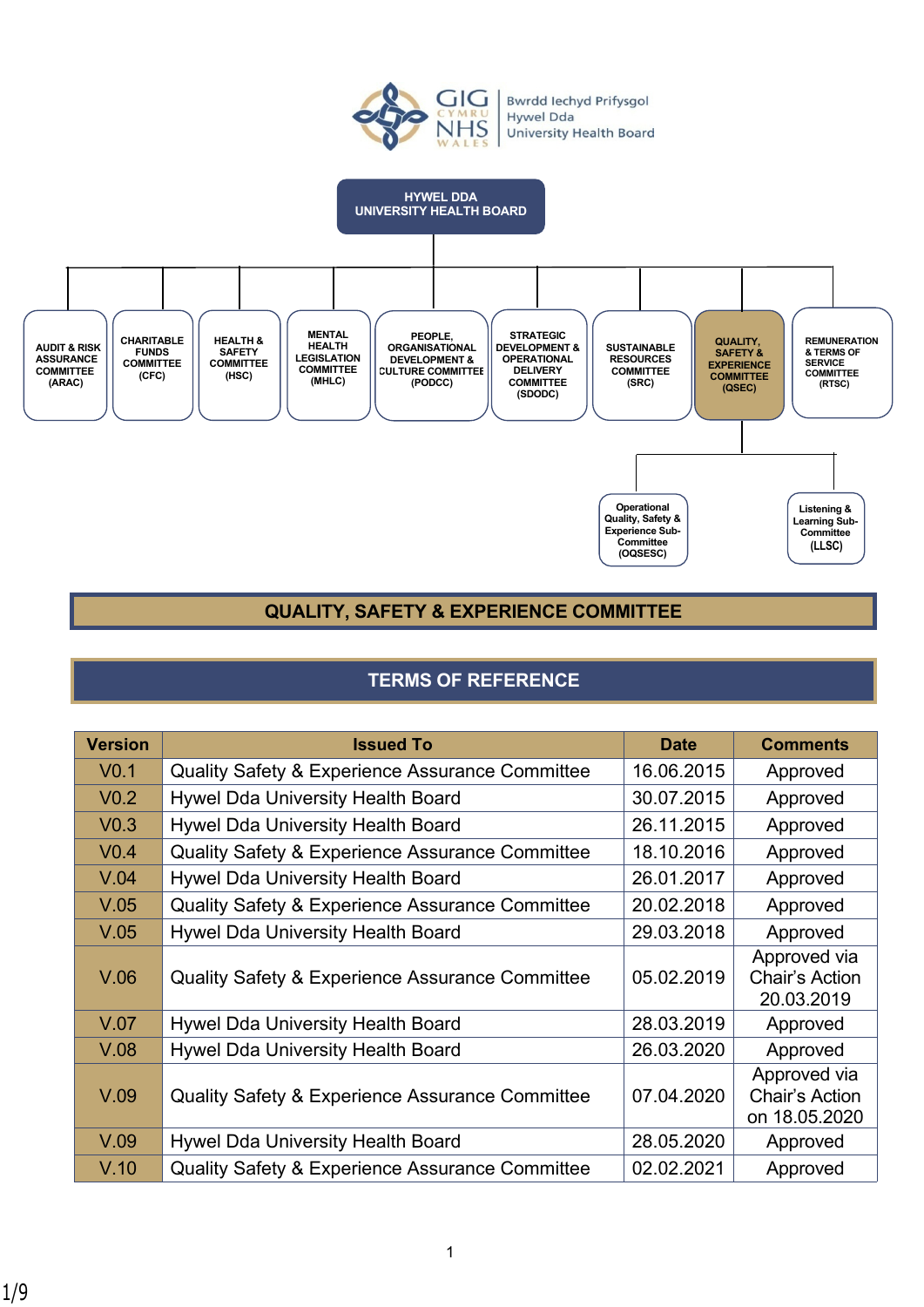| Hywel Dda University Health Board | 25.03.2021 | Approved |
|-----------------------------------|------------|----------|
| Hywel Dda University Health Board | 29.07.2021 | Approved |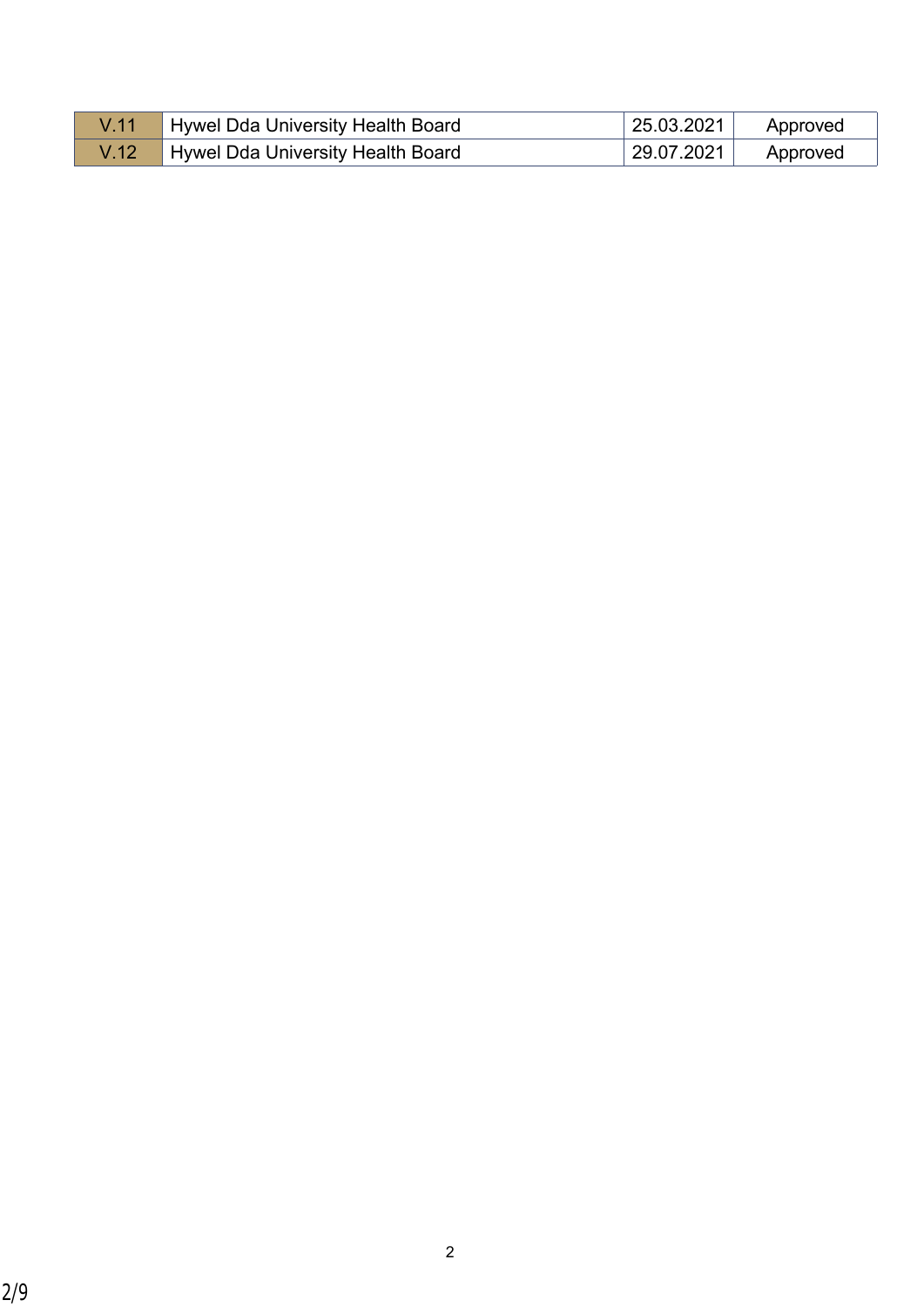# **QUALITY, SAFETY & EXPERIENCE COMMITTEE**

## **1. Constitution**

1.1 The Quality & Safety Committee was established as a Committee of the Hywel Dda University Health Board (HDdUHB) and constituted from 1st October 2009.

#### **2. Purpose**

The purpose of the Quality, Safety & Experience Committee is to:

- 2.1 Scrutinise, assess and seek assurance in relation to the patient impact, quality and health outcomes of the services provided by the Board.
- 2.2 Provide evidence based and timely advice to the Board to assist it in discharging its functions and meeting its responsibilities with regard to the quality and safety of health care provided and secured by the University Health Board.
- 2.3 Provide assurance that the Board has an effective strategy and delivery plan(s) for improving the quality and safety of care patients receive, commissioning quality and safety impact assessments where considered appropriate.
- 2.4 Assure the development and delivery of the enabling strategies within the scope of the Committee, aligned to organisational objectives and the Annual Plan/Integrated Medium Term Plan for sign off by the Board.
- 2.5 To receive an assurance on delivery against relevant Planning Objectives aligned to the Committee (see Appendix 1), in accordance with Board approved timescales, as set out in HDdUHB's Annual Plan.
- 2.6 Provide assurance that the organisation, at all levels, has the right governance arrangements and strategy in place to ensure that the care planned or provided across the breadth of the organisation's functions, is based on sound evidence, clinically effective and meeting agreed standards.

#### **3. Key Responsibilities**

The Quality, Safety & Experience Committee shall:

3.1 Provide advice to the Board on the adoption of a set of key indicators of quality of care against which the University Health Board's performance will be regularly assessed and reported on.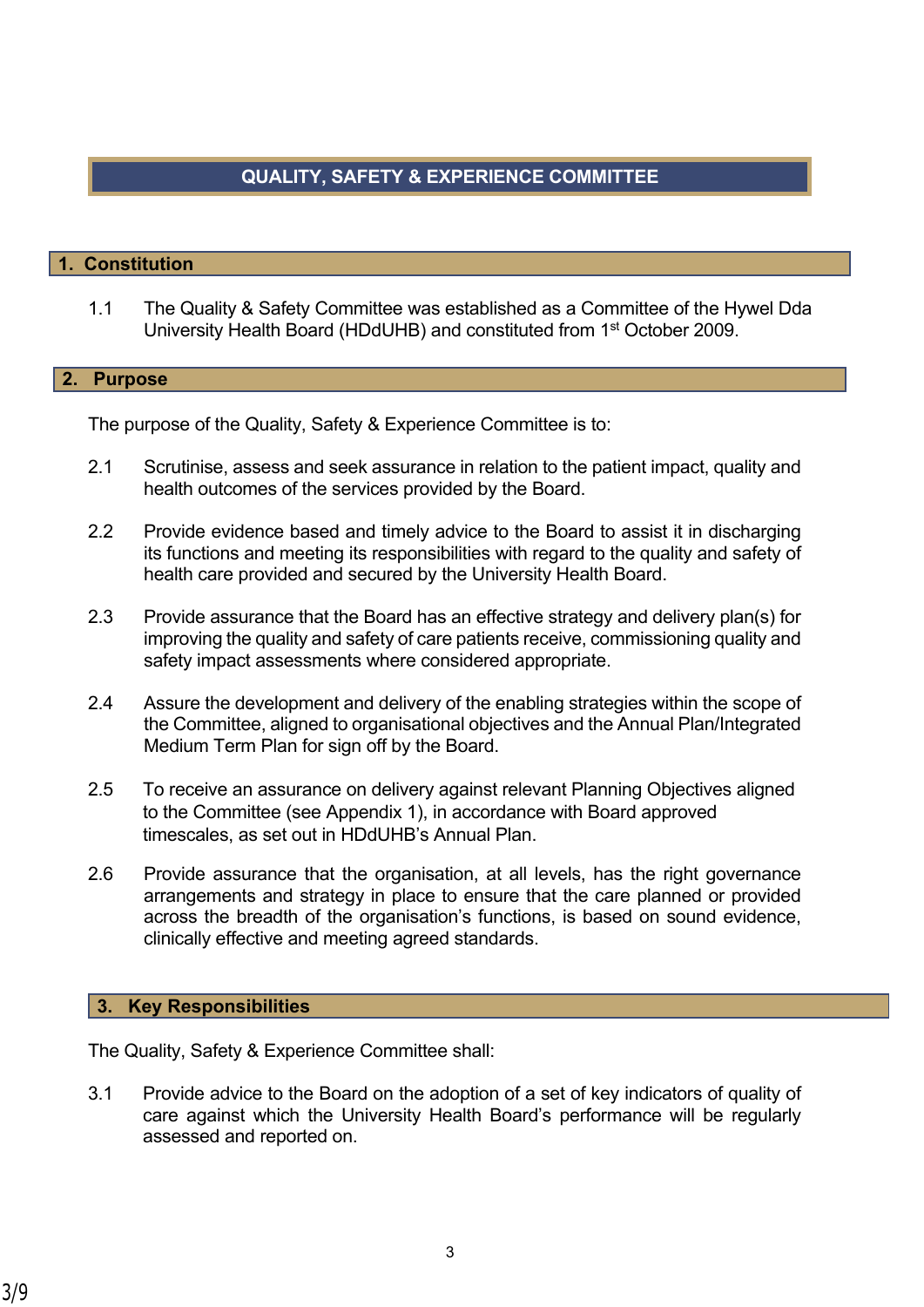- 3.2 Seek assurance on the management of principal risks within the Board Assurance Framework (BAF) and Corporate Risk Register (CRR) allocated to the Committee and provide assurance to the Board that risks are being managed effectively and report any areas of significant concern e.g. where risk tolerance is exceeded, lack of timely action.
- 3.3 Recommend acceptance of risks that cannot be brought within the UHBs risk appetite/tolerance to the Board through the Committee Update Report.
- 3.4 Receive assurance through Sub-Committee Update Reports that risks relating to their areas are being effectively managed across the whole of the Health Board's activities (including for hosted services and through partnerships and Joint Committees as appropriate).
- 3.5 Ensure the right enablers are in place to promote a positive culture of quality improvement based on best evidence.
- 3.6 Seek assurance on delivery against Planning Objectives aligned to the Committee, considering and scrutinising the processes that are developed and implemented, supporting and endorsing these as appropriate (PO 1E).
- 3.7 Oversee the development and implementation of strengthened and more holistic approaches to triangulating intelligence to identify emerging issues and themes that require improvement or further investigation.
- 3.8 Provide assurance that all reasonable steps are taken to prevent, detect and rectify irregularities or deficiencies in the quality and safety of care provided, and in particular that sources of internal assurance are reliable, there is the capacity and capability to deliver, and lessons are learned from patient safety incidents, complaints and claims.
- 3.9 Provide assurance to the Board that current and emerging clinical risks are identified and robust management plans are in place and any learning from concerns is applied to these risks as part of this management.
- 3.10 Provide assurance to the Board in relation to improving the experience of patients, including for those services provided by other organisations or in a partnership arrangement. Patient Stories, Patient Charter and Board to Floor Walkabouts will feature as a key area for patient experience and lessons learnt.
- 3.11 Provide assurance to the Board in relation to its responsibilities for the quality and safety of mental health, primary and community care, public health, health promotion, prevention and health protection activities and interventions in line with the Health Board's strategies.
- 3.12 Ensure that the organisation is meeting the requirements of the NHS Concerns, Complaints and Redress Arrangements (Wales) Regulations.
- 3.13 Approve the required action plans in respect of any concerns investigated by the **Ombudsman**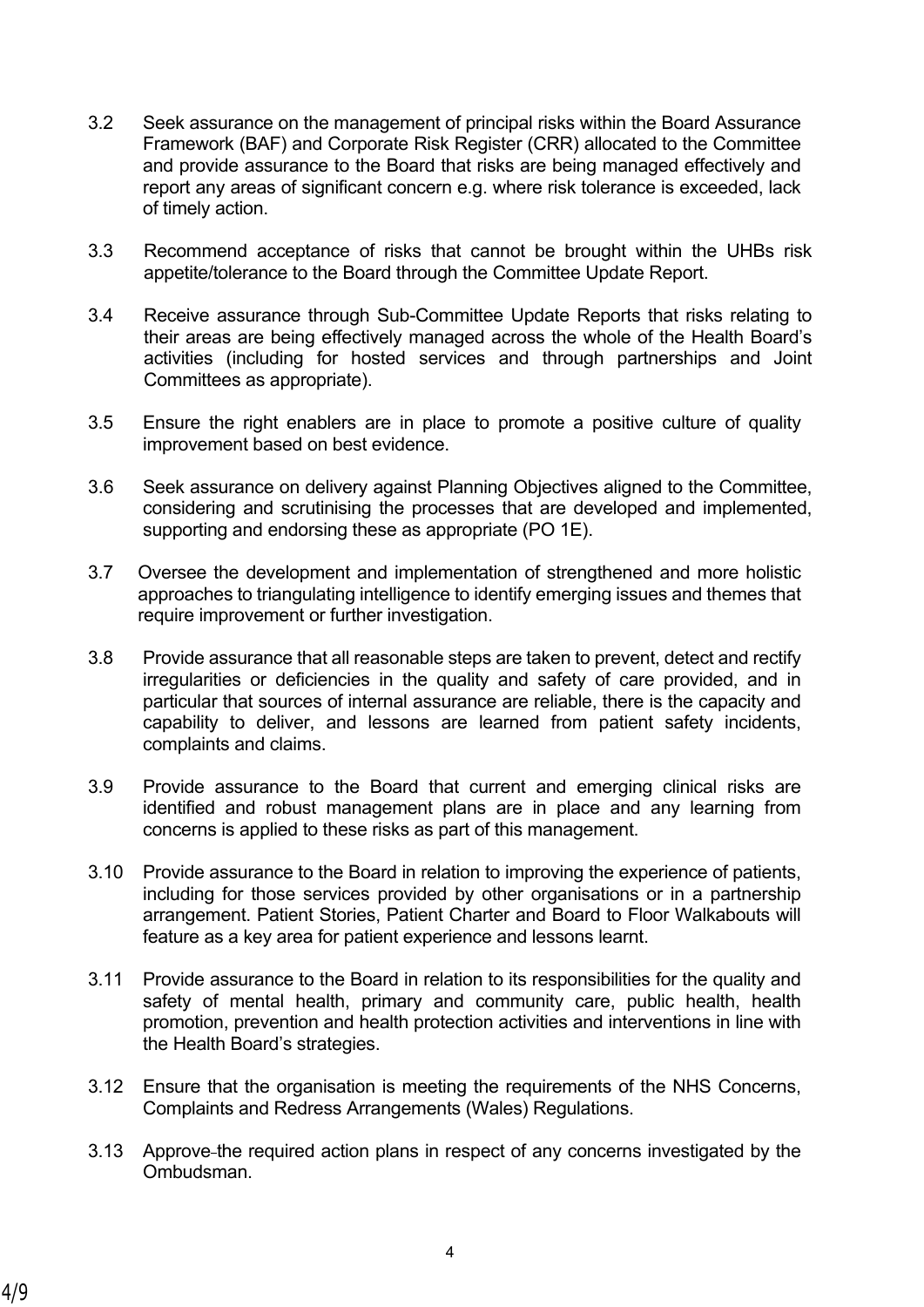- 3.14 Agree actions, as required, to improve performance against compliance with incident reporting.
- 3.15 Provide assurance that the Central Alert Systems process is being effectively managed with timely action where necessary.
- 3.16 Provide assurance on the delivery of action plans arising from investigation reports and the work of external regulators.
- 3.17 Approve the annual clinical audit plan, ensuring that internally commissioned audits are aligned with strategic priorities.
- 3.18 Provide assurance that a review process to receive and act upon clinical outcome indicators suggesting harm or unwarranted variation is in place and operating effectively at operational level, with concerns escalated to the Board.
- 3.19 Consider advice on clinical effectiveness, and where decisions about implementation have wider implications with regard to prioritisation and finances, prepare reports for consideration by the Executive Team who will collectively agree recommendations for consideration through relevant Committee structures.
- 3.20 Provide assurance in relation to the organisation's arrangements for safeguarding vulnerable people, children and young people.
- 3.21 Receive decisions made with regard to significant claims against the Health Board, valued in excess of £100,000, or valued under £100,000, but which raise unusual issues or may set a precedent, and ensure that the learning from such cases is considered, with relevant actions agreed as appropriate.
- 3.22 Approve policies and plans within the scope of the Committee, having taken an assurance that the quality and safety of patient care has been considered within these policies and plans.
- 3.23 Assure the Board in relation to its compliance with relevant healthcare standards and duties, national practice, and mandatory guidance.
- 3.24 Develop a work plan which sets clear priorities for improving quality, safety and experience each year, together with intended outcomes, and monitor delivery throughout the year.
- 3.25 Review and approve work plans for Sub-Committees to scrutinise and monitor the impact on patients of the Health Board's services and their quality.
- 3.26 Refer quality & safety matters which impact on people, planning and performance to the People, Organisational Development & Culture Committee (PODCC) and the Strategic Development & Operational Delivery Committee (SDODC), and vice versa.
- 3.27 Agree issues to be escalated to the Board with recommendations for action.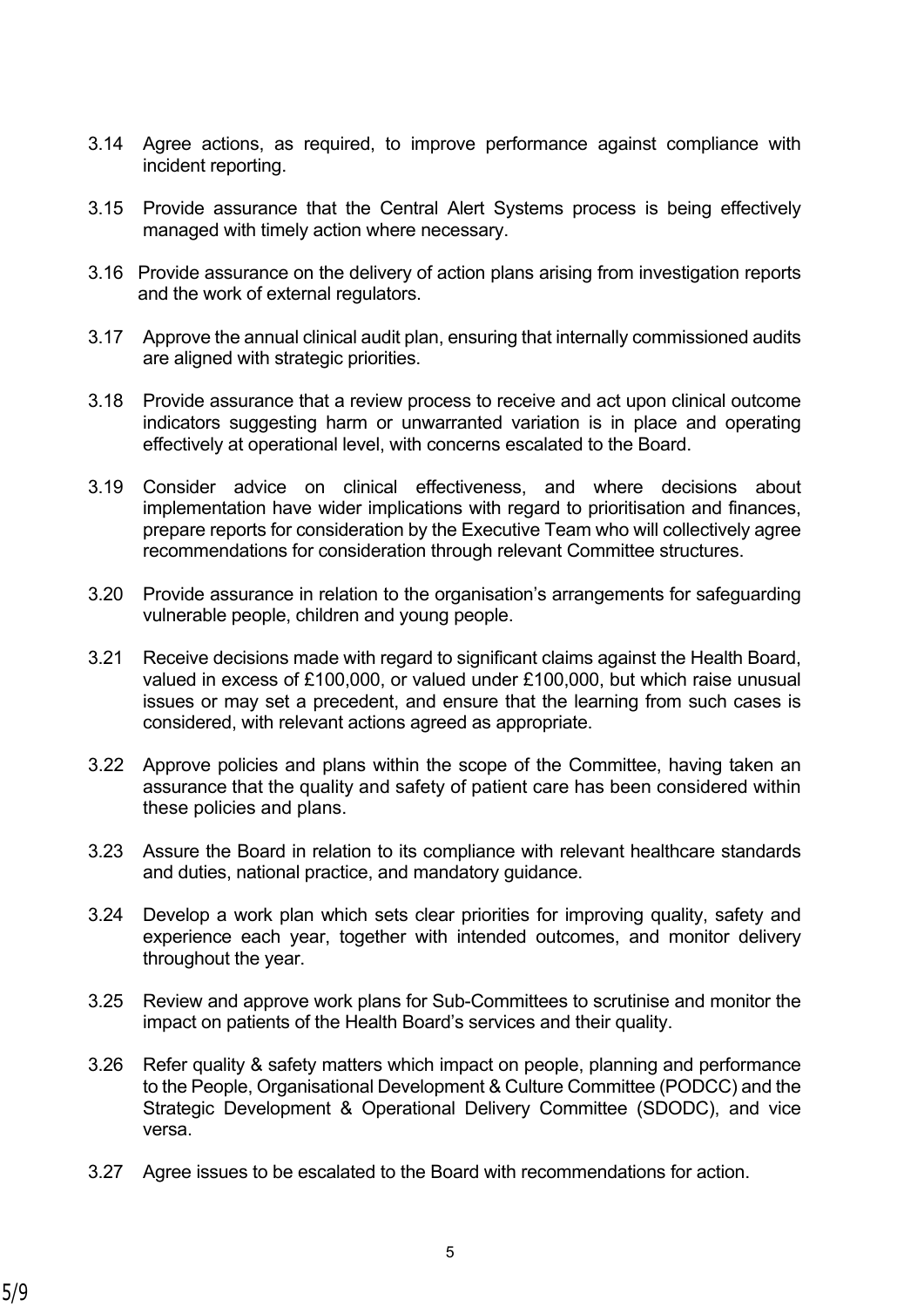## **4. Membership**

4.1 Formal membership of the Committee shall comprise of the following:

#### **Member**

Independent Member (Chair)

6 x Independent Members (including Audit & Risk Assurance Committee Chair and People, Organisational Development & Culture Committee Chair)

4.2 The following should attend Committee meetings:

| <b>In Attendance</b>                                                                    |  |  |
|-----------------------------------------------------------------------------------------|--|--|
| Director of Nursing, Quality & Patient Experience (Lead Executive)                      |  |  |
| <b>Medical Director &amp; Deputy CEO</b>                                                |  |  |
| <b>Director of Operations</b>                                                           |  |  |
| Director of Therapies & Health Science (Chair of Operational Quality, Safety &          |  |  |
| <b>Experience Sub-Committee)</b>                                                        |  |  |
| Director of Public Health                                                               |  |  |
| Director of Primary Care, Community & Long Term Care                                    |  |  |
| <b>Associate Medical Director Quality &amp; Safety</b>                                  |  |  |
| Assistant Director of Nursing, Assurance and Safeguarding                               |  |  |
| Assistant Director of Therapies and Health Science - Professional Practice, Quality and |  |  |
| Safety                                                                                  |  |  |
| Assistant Director, Legal Services/Patient Experience                                   |  |  |
| Hywel Dda Community Health Council (CHC) Representative (not counted for quoracy        |  |  |
| purposes)                                                                               |  |  |

- 4.3 It is expected that Sub-Committee Chairs will attend QSEC for the purpose of presenting their update reports.
- 4.4 Membership of the Committee will be reviewed on an annual basis.

### **5. Quorum and Attendance**

- 5.1 A quorum shall consist of no less than three of the membership, and must include as a minimum the Chair or Vice Chair of the Committee, and two other Independent Members, together with a third of the In Attendance members.
- 5.2 The membership of the Committee shall be determined by the Board, based on the recommendation of the UHB Chair, taking into account the balance of skills and expertise necessary to deliver the Committee's remit, and subject to any specific requirements or directions made by the Welsh Government.
- 5.3 Any senior officer of the UHB or partner organisation may, where appropriate, be invited to attend, for either all or part of a meeting to assist with discussions on a particular matter.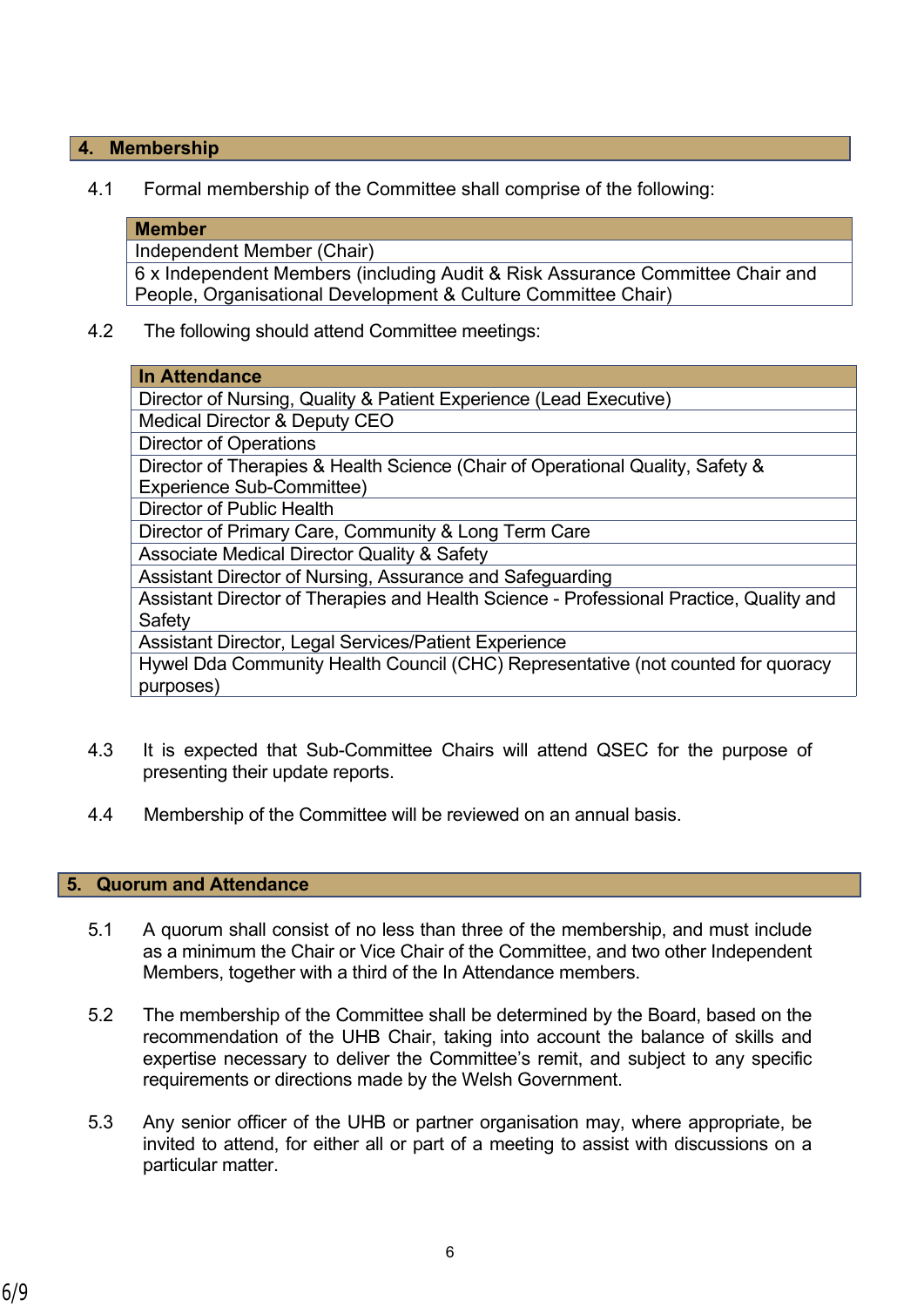- 5.4 The Committee may also co-opt additional independent external 'experts' from outside the organisation to provide specialist skills.
- 5.5 Should any officer member be unavailable to attend, they may nominate a deputy with full voting rights to attend in their place, subject to the agreement of the Chair.
- 5.6 The Chair of the UHB reserves the right to attend any of the Committee's meetings as an ex officio member.
- 5.7 The Head of Internal Audit shall have unrestricted and confidential access to the Chair of the Quality Safety & Experience Committee.
- 5.8 The Committee can arrange to meet with Internal Audit and External Audit (and, as appropriate, nominated representatives of Healthcare Inspectorate Wales), without the presence of officers, as required.
- 5.9 The Chair of the Quality Safety & Experience Committee shall have reasonable access to Executive Directors and other relevant senior staff.
- 5.10 The Committee may ask any or all of those who normally attend but who are not members to withdraw to facilitate open and frank discussion of particular matters.

## **6. Agenda and Papers**

- 6.1 The Committee Secretary is to hold an agenda setting meeting with the Chair and/or Vice Chair and the Lead Director (Director of Nursing, Quality & Patient Experience) at least **six** weeks before the meeting date.
- 6.2 The agenda will be based around the Committee work plan, identified risks, matters arising from previous meetings, issues emerging throughout the year, and requests from Committee members. Following approval, the agenda and timetable for request of papers will be circulated to all Committee members.
- 6.3 All papers must be approved by the Lead/relevant Director, ensuring these are submitted in accordance with the Standard Operating Procedure for the Management of Board and Committees.
- 6.4 The agenda and papers will be distributed **seven** days in advance of the meeting.
- 6.5 The minutes and action log will be circulated to members within **ten** days to check the accuracy.
- 6.6 Members must forward amendments to the Committee Secretary within the next **seven** days. The Committee Secretary will then forward the final version to the Committee Chair for approval.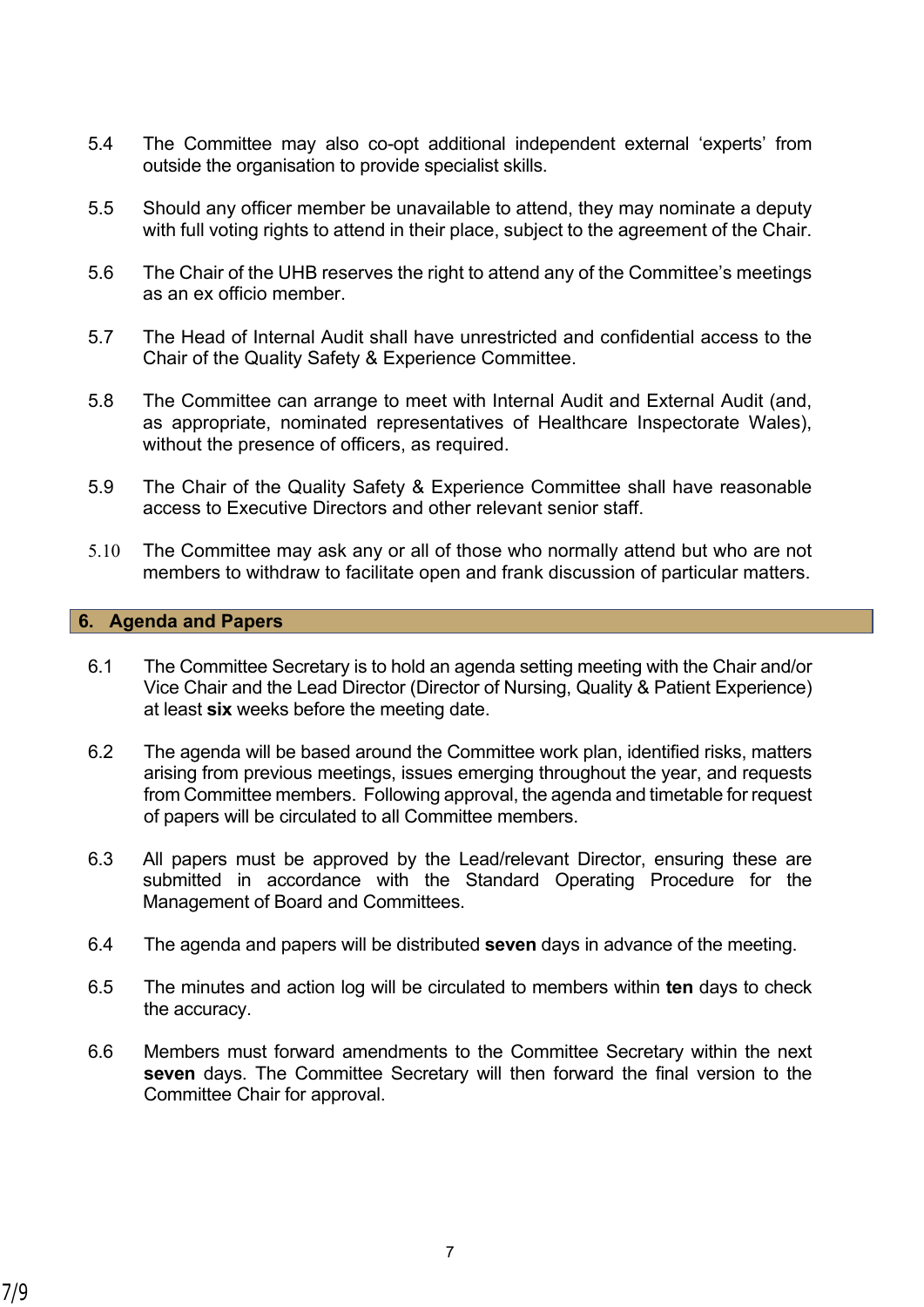### **7. In Committee**

7.1 The Committee can operate with an In Committee function to receive updates on the management of sensitive and/or confidential information.

#### **8. Frequency of Meetings**

- 8.1 The Committee will meet bi-monthly and shall agree an annual schedule of meetings. Any additional meetings will be arranged as determined by the Chair of the Committee in discussion with the Lead Executive.
- 8.2 The Chair of the Committee, in discussion with the Committee Secretary, shall determine the time and the place of meetings of the Committee and procedures of such meetings.

## **9. Accountability, Responsibility and Authority**

- 9.1 Although the Board has delegated authority to the Committee for the exercise of certain functions, as set out in these Terms of Reference, it retains overall responsibility and accountability for ensuring the quality and safety of healthcare for its citizens, through the effective governance of the organisation.
- 9.2 The Committee is directly accountable to the Board for its performance in exercising the functions set out in these terms of reference.
- 9.3 The Committee shall embed the UHB's vision, corporate standards, priorities and requirements, e.g. equality and human rights, through the conduct of its business.
- 9.4 The requirements for the conduct of business as set out in the UHB's Standing Orders are equally applicable to the operation of the Committee.

## **10. Reporting**

10.1 The Committee, through its Chair and members, shall work closely with the Board's other Committees, including joint/sub committees and groups, to provide advice and assurance to the Board through the:

10.1.1 joint planning and co-ordination of Board and Committee business; 10.1.2 sharing of information.

- 10.2 In doing so, the Committee shall contribute to the integration of good governance across the organisation, ensuring that all sources of assurance are incorporated into the Board's overall risk and assurance framework.
- 10.3 The Committee may establish sub-committees or task and finish groups to carry out on its behalf specific aspects of Committee business. The Committee will receive an update following each sub-committee or task and finish group meeting providing an assurance on the business undertaken on its behalf. The Sub Committees reporting to this Committee are: